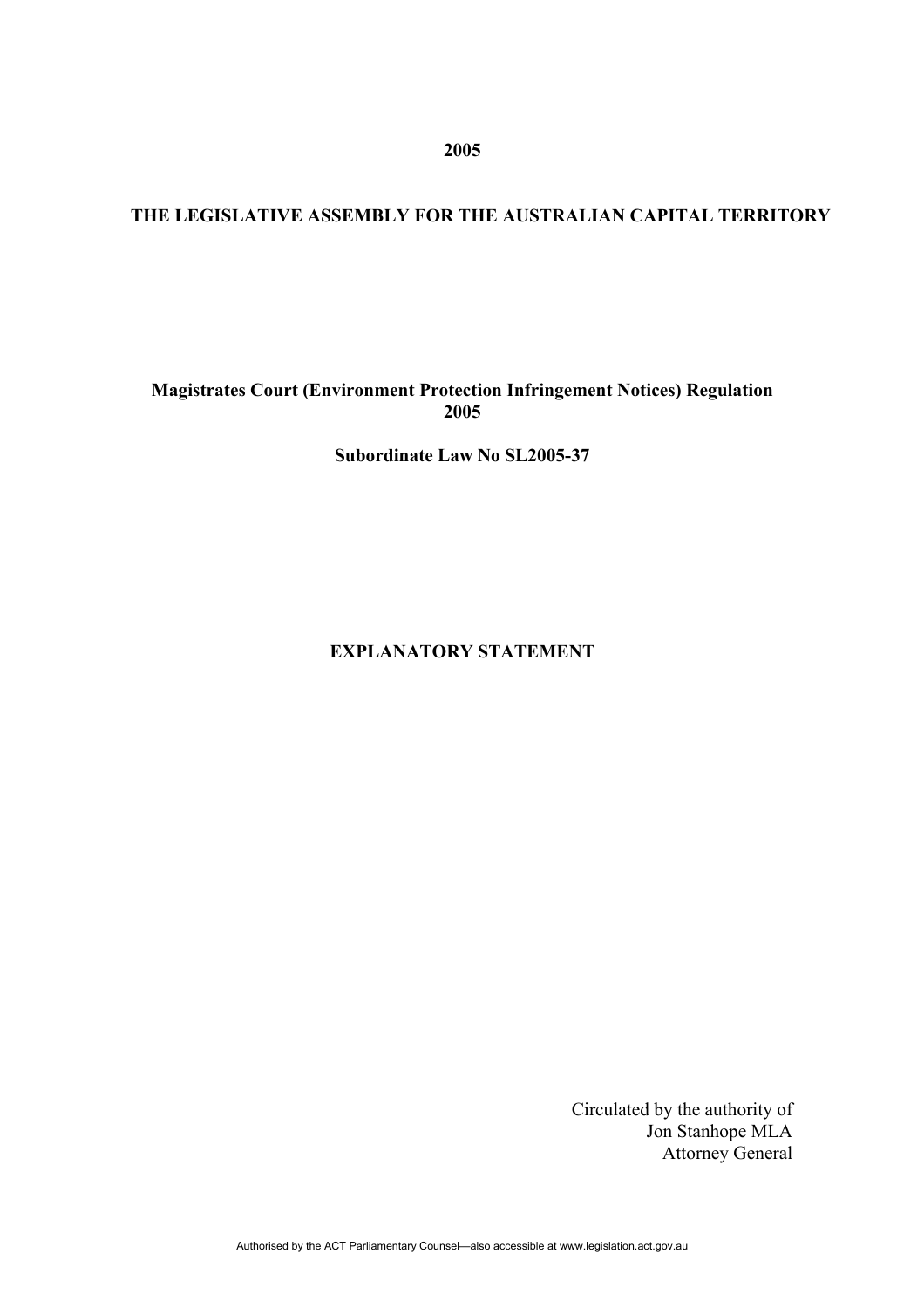## **Magistrates Court (Environment Protection Infringement Notices) Regulation 2005**

## **Outline**

Part 3.8 of the *Magistrates Court Act 1930* provides for the issue of infringement notices for offences listed in regulation. *The Magistrates Courts (Environment Protection Infringement Notices) Regulation 2005* (the regulations) create a system of infringement notices for certain offences against the *Environment Protection Act 1997* and *Environment Protection Regulation 2005.* 

The *Environment Protection Act 1997* and Regulation provides for the protection of the environment and related matters.

### **Financial implications**

Nil

#### **Notes on the sections**

**Section 1** - **Name of regulation** – provides that the regulations are the *Magistrates Court (Environment Protection Infringement Notices) Regulation 2005*.

**Section 2** - **Commencement** – provides that the regulations commence on the commencement of the *Statute Law Amendment Act 2005* part 3.19 (scheduled to be 12 November 2005).

**Section 3 - Purpose of the regulation** – provides that the purpose of the regulations is to create a system of infringement notices under the *Magistrates Court Act 1930*, part 3.8, for certain offences against the environment protection legislation.

**Section 4** – **Dictionary –** the dictionary at the end of the regulation is part of the regulation

**Section 5** -**Notes** – explains that the notes included in the regulation are explanatory and are not part of the regulation.

**Section 6** - **Administering authority** – provides that the administering authority for an infringement notice offence against the *Environment Protection Act 1997* and *Environment Protection Regulation 2005* is the Environment Protection Authority.

**Section 7** - **Infringement notice offences** – provides that infringement notices can be issued for an offence against a provision of the environment protection legislation mentioned in schedule 1, column 2.

**Section 8 - Infringement notice penalties** - subsection (1) provides that an infringement notice penalty for an offence is the amount mentioned in schedule 1, column 4 for the offence. Subsection (2) provides that the penalty payable by a company is five times that payable by an individual. Subsection (3) provides that the cost of serving a reminder notice for an infringement notice is \$34.